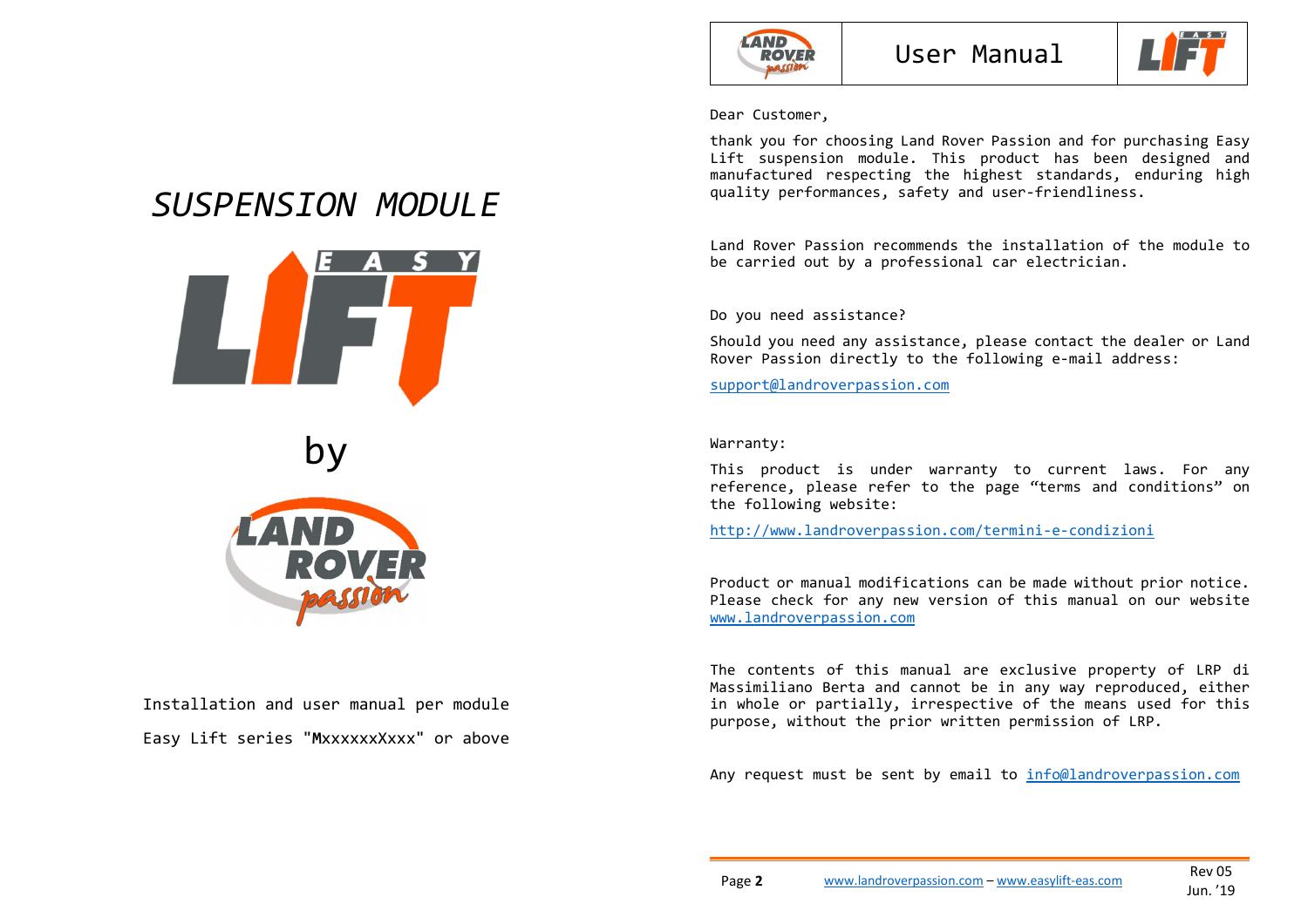





In this regard, LRP di Massimiliano Berta wishes to advise users of the Easy Lift that as the accessory can modify the height values pre-set by the manufacturer of the vehicle for which Easy Lift is intended, it may render it less stable.

Do not drive the vehicle in an unstable status!

LRP di Massimiliano Berta disclaims any liability arising, even indirectly, from negligent and/or imprudent behaviour. An example of such would be an attempt to access - for any reason - the part underneath the vehicle without previously adopting all the available safety measures designed to counteract an accidental variation in height.

LRP di Massimiliano Berta, both in its capacity as manufacturer and distributor, declines any direct and/or indirect liability for damage to property and/or injury to people in any way related to the use of Easy Lift in places open to public traffic.

By purchasing an Easy Lift module, you implicitly accept these terms, and specifically the waiver of liability outlined in this disclaimer, absolving LRP di Massimiliano Berta from any liability arising from the installation and use of Easy Lift.





#### Summary

| Correct positioning of the Easy Lift Module  19<br>SELF-LEVELLING CALIBRATION (VERSION FULL ONLY)  21<br>Description and general logics of the controller 23<br>STANDARD PROGRAMS - Heights variation  26<br>Control and visualization through the App  32 |
|------------------------------------------------------------------------------------------------------------------------------------------------------------------------------------------------------------------------------------------------------------|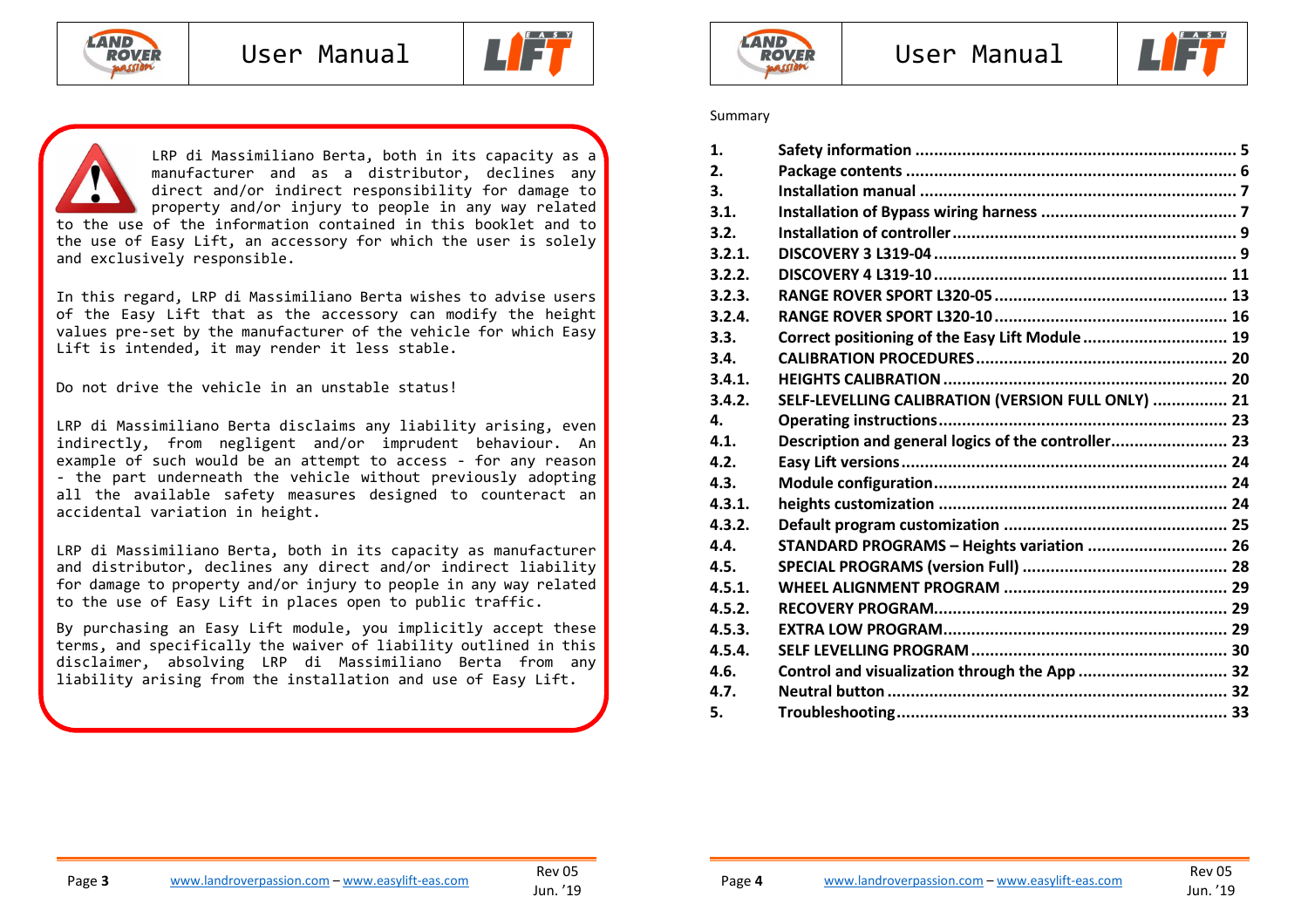



### **1. Safety information**



#### **PLEASE READ INSTRUCTIONS CAREFULLY BEFORE STARTING THE INSTALLATION AND USE OF THE EASY LIFT MODULE**

This manual contains very important information about installation and use of your new suspensions module. Please spend the necessary time to read it in order to be able to know and manage the module correctly and at its best.

These symbols you will find into the instructions manual have the following meaning:

**ATTENTION:** it indicates an important safety warning and failing to respect the indications supplied can cause module malfunction, severe injuries or damage to the vehicle or equipment.



**SUGGESTION:** it indicates a suggestion or trick about using the module to fully benefit of its functionality.





### **2. Package contents**

| Description                                        | Q.ty           | Picture                  |
|----------------------------------------------------|----------------|--------------------------|
| Easy Lift Module                                   | 1              | <b>SUSPENSION MODULE</b> |
| Controller (main unit<br>and extended cable)       | $\mathbf{1}$   |                          |
| Bypass wiring harness                              | $\mathbf{1}$   |                          |
| Bypass plug                                        | $\overline{1}$ |                          |
| Fixing plate for<br>Discovery 3 (optional)         | $\mathbf{1}$   |                          |
| Range Rover Sport<br>Ashtray adapter<br>(optional) | $\mathbf{1}$   |                          |
| Dual Lock Tape                                     | $\mathbf 1$    |                          |
| Warranty card                                      | $\mathbf{1}$   |                          |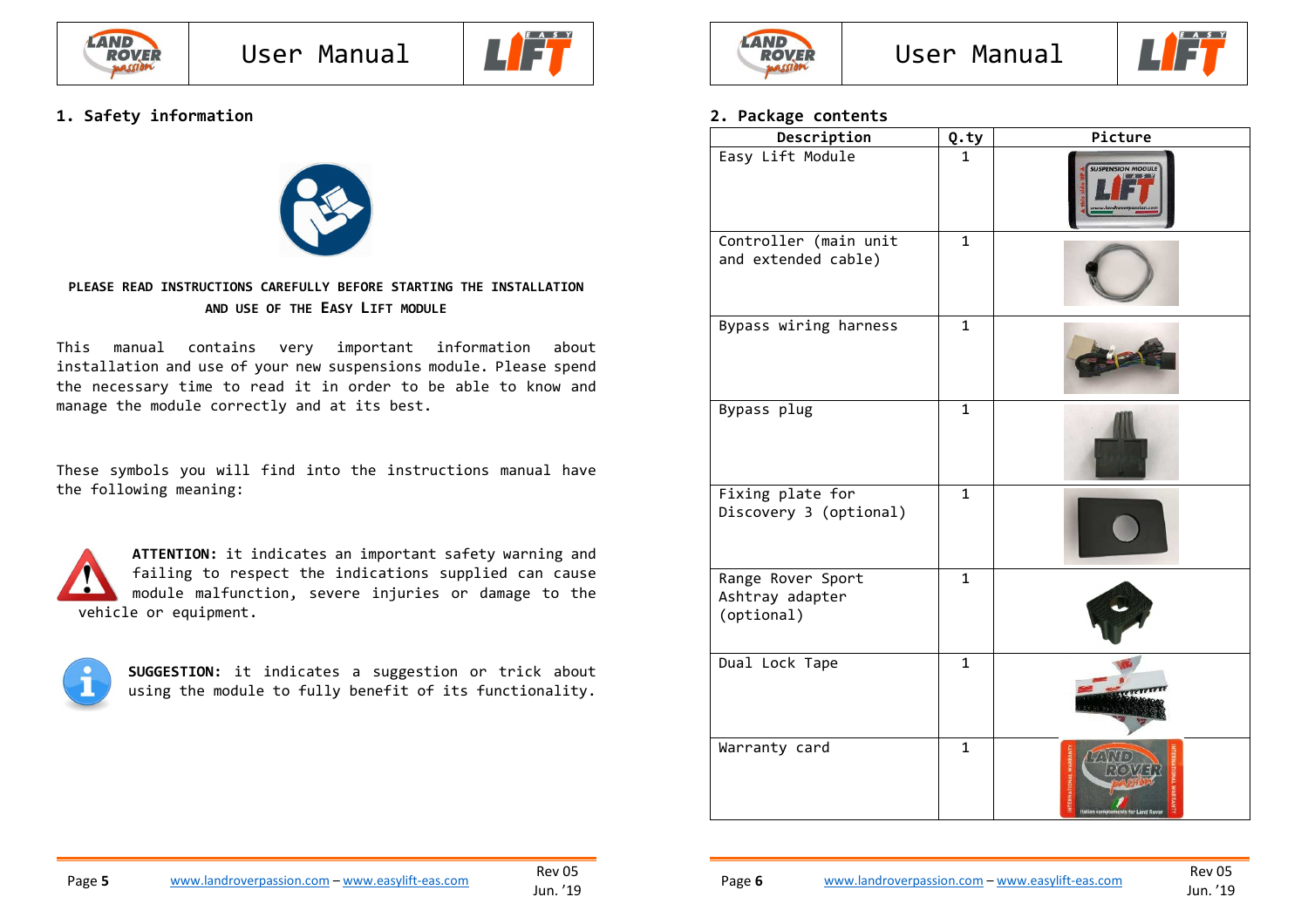



### **3. Installation manual**

**3.1. Installation of Bypass wiring harness**  Required tools:

- 1 Torx T20
- 1 Screwdriver
- 1 Socket wrench no. 10
- 1 Phillips-head screwdriver

#### Procedure:



- $\circ$  Ensure the vehicle is on a flat surface and that it can't move accidentally
	- o In case of vehicle with automatic transmission, please select neutral gear "N"
- o Disconnect the positive pole of the car battery
- o Remove the panel of the steering column by grabbing it on the top part and pull it towards the seat
- $\circ$  Use the Torx 20 key and remove the control lever used to open the bonnet
- $\circ$  Use the screwdriver and remove the cover of the footrest. Use the socket wrench no. 10, unscrew the two bolts inside and completely remove the footrest
- o Remove the plastic bulkhead on the side where the control lever for the bonnet was placed
- o Use the Phillips screwdriver, remove the two screws located on the front of the panel positioned above the pedals, and remove it. The panel is fixed by three pins into the sound deadener coating of the bulkhead behind the pedals and by a fixing clip toward the central tunnel. Remove it by pulling gently towards the pedals
- o On the left bulkhead (on the right for RHD vehicle), on the upper side of the compartment of the steering column, it is now possible to see the suspension ECU on which 4 connectors are inserted:



### User Manual







- o Remove connectors no. 1 and no. 4 from the ECU and insert them in the corresponding female connectors of the LRP bypass wiring harness supplied
- o Insert now into the ECU the male connectors of Easy Lift's bypass wiring harness
- o Plug the wiring harness to the Easy Lift module.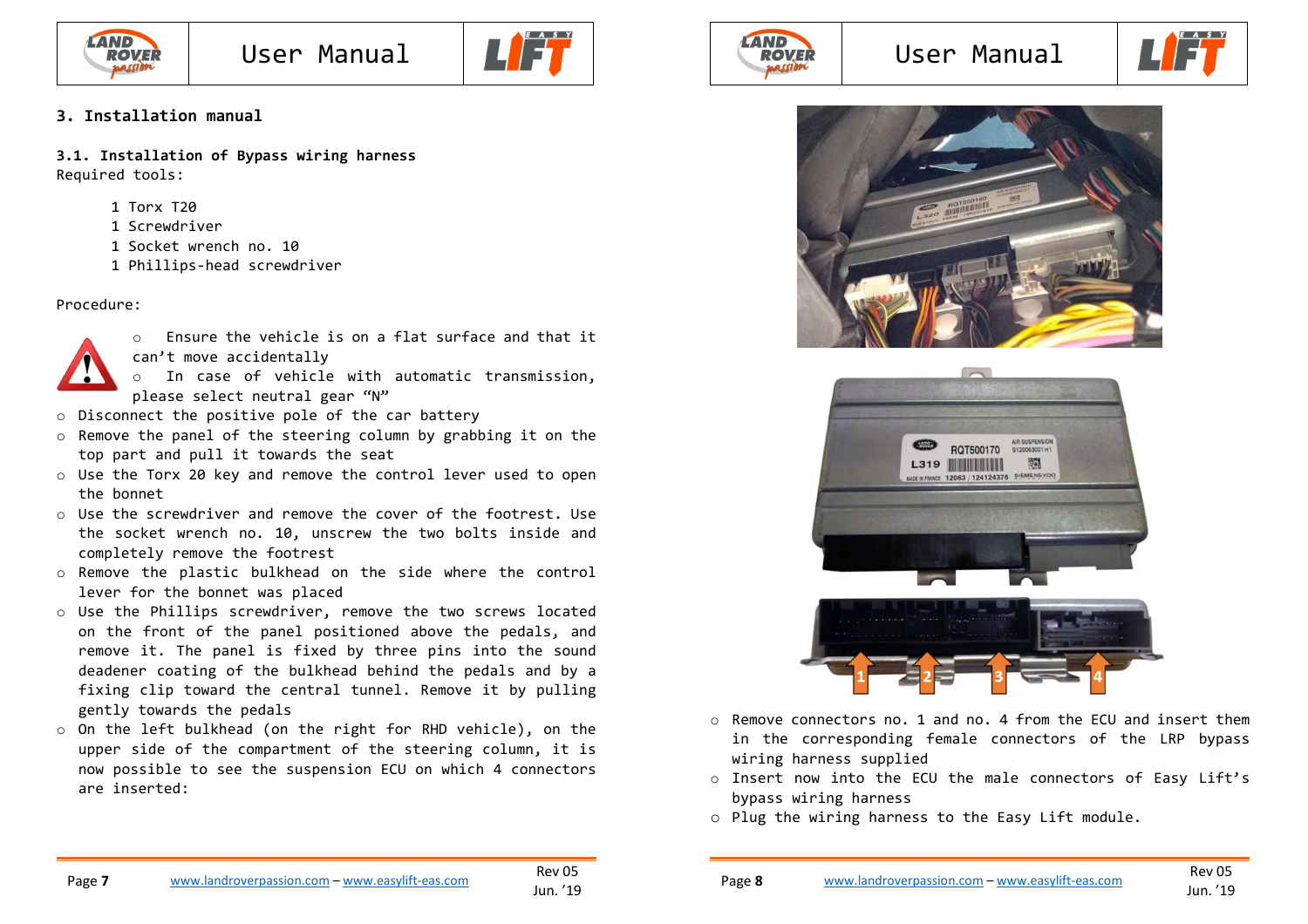



### **3.2. Installation of controller**

Easy Lift can be commanded either by the controller or by Android or iOS Smartphone (see chapter 4.6). For practicality utilization purposes, Land Rover Passion advises the complete installation but, in case you want to simplify and you decide to use the App exclusively, go directly to the following chapter 4.6.



The controller should always be plugged and unplugged by taking its connector with your fingers, never by pulling the cable. When you reassemble the vehicle please take maximum attention to avoid the cable gets stuck between the plastics.

You can find the installation procedures below, separately described for each different vehicle model.

**3.2.1. DISCOVERY <sup>3</sup> L319-04**  Required tools:

1 Phillips-head screwdriver

#### Procedure:

- o Remove the gear knob, previously placed in Neutral position, by forcibly pulling it upwards
- $\circ$  Remove the Phillips head screw located in front of the handbrake control
- o Remove, by pulling it upwards, the plate located behind the hand-brake control and drill a central 22mm diameter hole, or replace it with a pre-drilled one (if separately purchased as optional item).
- o Gently lift the cover of the central console by pulling upwards simultaneously on both external anterior and posterior sides. Please pay attention to the wirings below: it is not necessary to unplug them
- $\circ$  Remove the rubber glove box located in front of the gearshift and the underlying plastic



### User Manual



- o Insert the controller in the hole of the drilled plate. Make sure the led indicators face in the driving direction and reinsert the plate in its original location
- o Insert the controller wiring in the space behind the handbrake switch, previously closed by the removed plastic, and, making sure not to crush the wire, pass it into the central console and reach the Easy Lift module. You can use the central hole in front of the gearshift:



- o Plug the controller connector to the Easy Lift module
- o Connect again the positive battery pole and check the lighting of the controller. Should you have any problem, check the correct placement of the module connectors and of the bypass wiring harness and/or of the controller
- $\circ$  Re-install the cover of the central console and of the steering column by following backwards the procedure followed to remove them
- o Use the dual lock tape supplied in the package and secure the Easy Lift module in a handy place in the compartment of the steering column
- $\circ$  Calibrate the Easy Lift module as explained on following point 3.4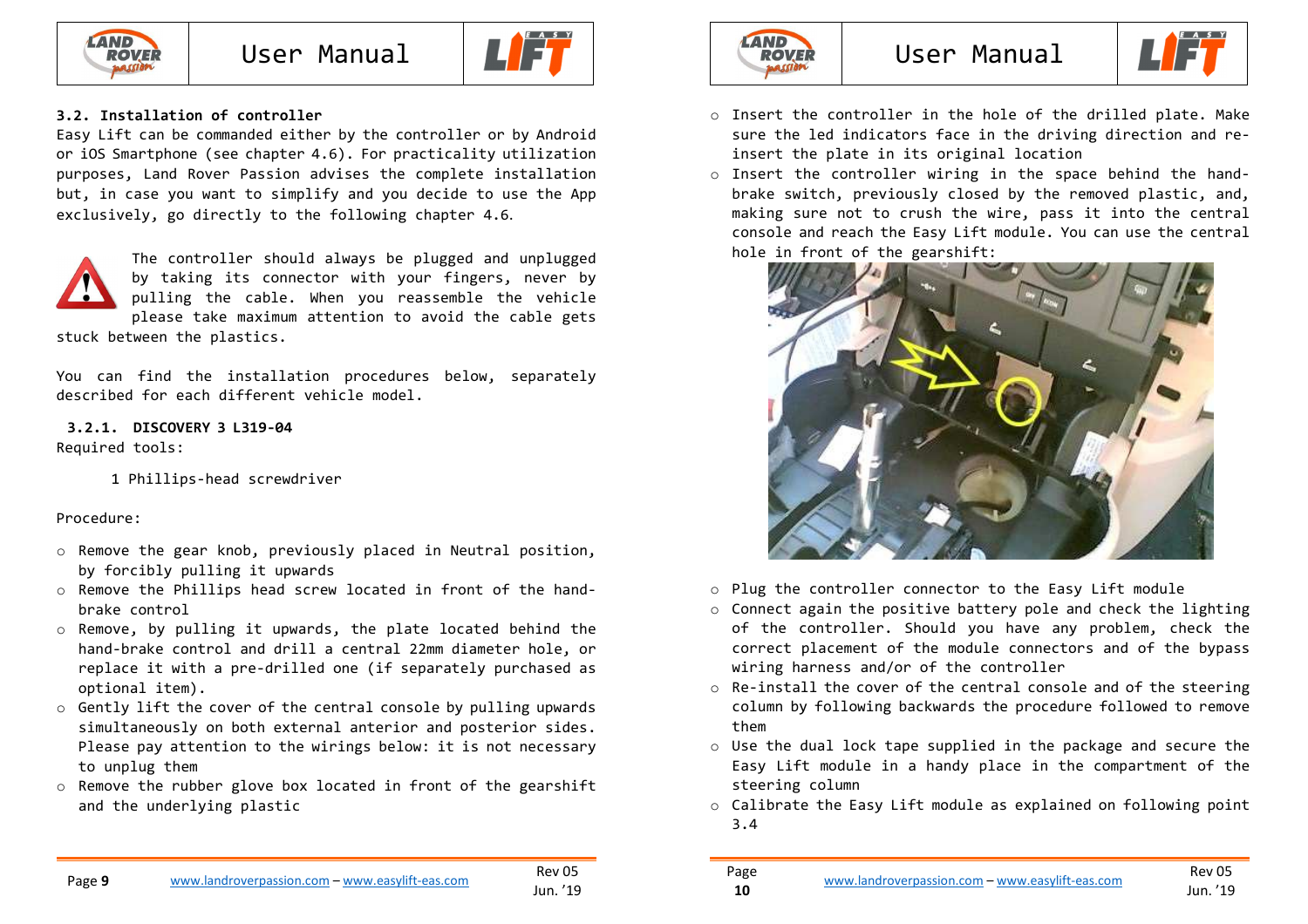



### **3.2.2. DISCOVERY <sup>4</sup> L319-10**

Required tools:

1 Phillips-head screwdriver

#### Procedure:

Page **11**

- o Select Neutral gear position and remove the gear knob by pulling it upwards
- o Remove the cup holder located in the central tunnel and remove the relative housing by pulling it upwards
- o Unscrew the two Phillips-head screws which are located in the central tunnel, under the cup holder removed
- o Remove the little plastic bulkhead in the inner side of the glove box in the central tunnel
- o Open the cover of the glove box or the fridge in the central tunnel
- $\circ$  Gently lift the cover of the central tunnel by pulling upwards on both external posterior sides. Pay attention to the wirings below: it is not necessary to disconnect them
- o Unhook the cigarette lighter power connector and, while pushing the metal body out, press the two clips highlighted in the pic below slightly from the inside so that you can easily remove it:





### User Manual



o Insert the controller's wiring in the remaining plastic of the 12V socket and, making sure not to crush the wire, pass it into the central console and reach the Easy Lift module. You can use the central hole in front of the gearshift:



- o Insert the controller in the plastic of the 12V socket. Make sure the led indicators face in the driving direction
- o Connect the controller's connector to the Easy Lift module
- o Re-connect the positive battery pole and check the lighting of the controller. Should you have any problem, check the correct placement of the module connectors and of the bypass wiring harness and/or of the controller
- o Re-install the cover of the central console and of the steering column by following backwards the procedure followed to remove them
- o Use the dual lock tape supplied in the package and secure the Easy Lift module in a handy place in the compartment of the steering column
- $\circ$  Calibrate the Easy Lift module as explained on following point 3.4

**12**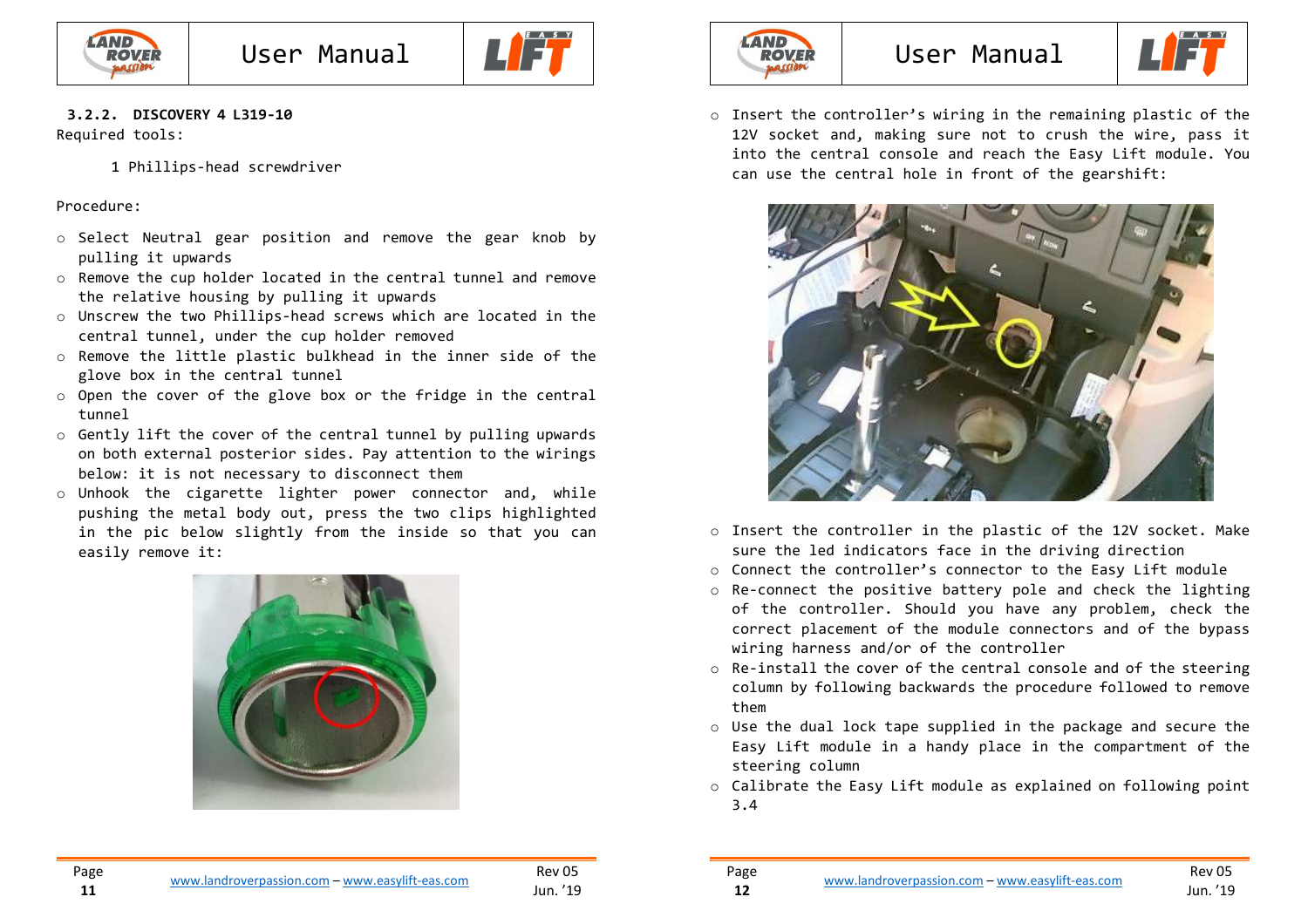



### **3.2.3. RANGE ROVER SPORT L320-05**

Required tools:

1 Phillips-head screwdriver 1.Drill with milling drill bit ∅20 mm.

#### Procedure:

- o Remove the "inverted U" shaped car radio frame. In order to do this, grab the two side parts and pull them towards the centre of the vehicle
- o Remove the two screws located down on the sides of the car radio
- o Select Neutral gear position and remove the gear knob by pulling it upwards
- o Open the cover of the glove box or the fridge in the central tunnel
- o Gently lift the cover of the central tunnel by pulling upwards on both external posterior sides. Pay attention to the wirings below: it is not necessary to disconnect them
- o If you purchased the adapter as optional item, remove the original ashtray and drill the main plastic as shown in the picture below:



o Alternatively, unhook the cigarette lighter power connector and, while pushing the metal body out, press the two clips highlighted in the pic below slightly from the inside so that you can easily remove it:



### User Manual





o Insert the controller's wiring in the remaining plastic of the 12V socket and, making sure not to crush the wire, pass it into the central console and reach the Easy Lift module. You can use the central hole in front of the gearshift:



- $\circ$  Connect the 10 pin connector of the controller's wiring to the Easy Lift module
- o Re-connect the positive battery pole and check the lighting of the controller. Should you have any problem, check the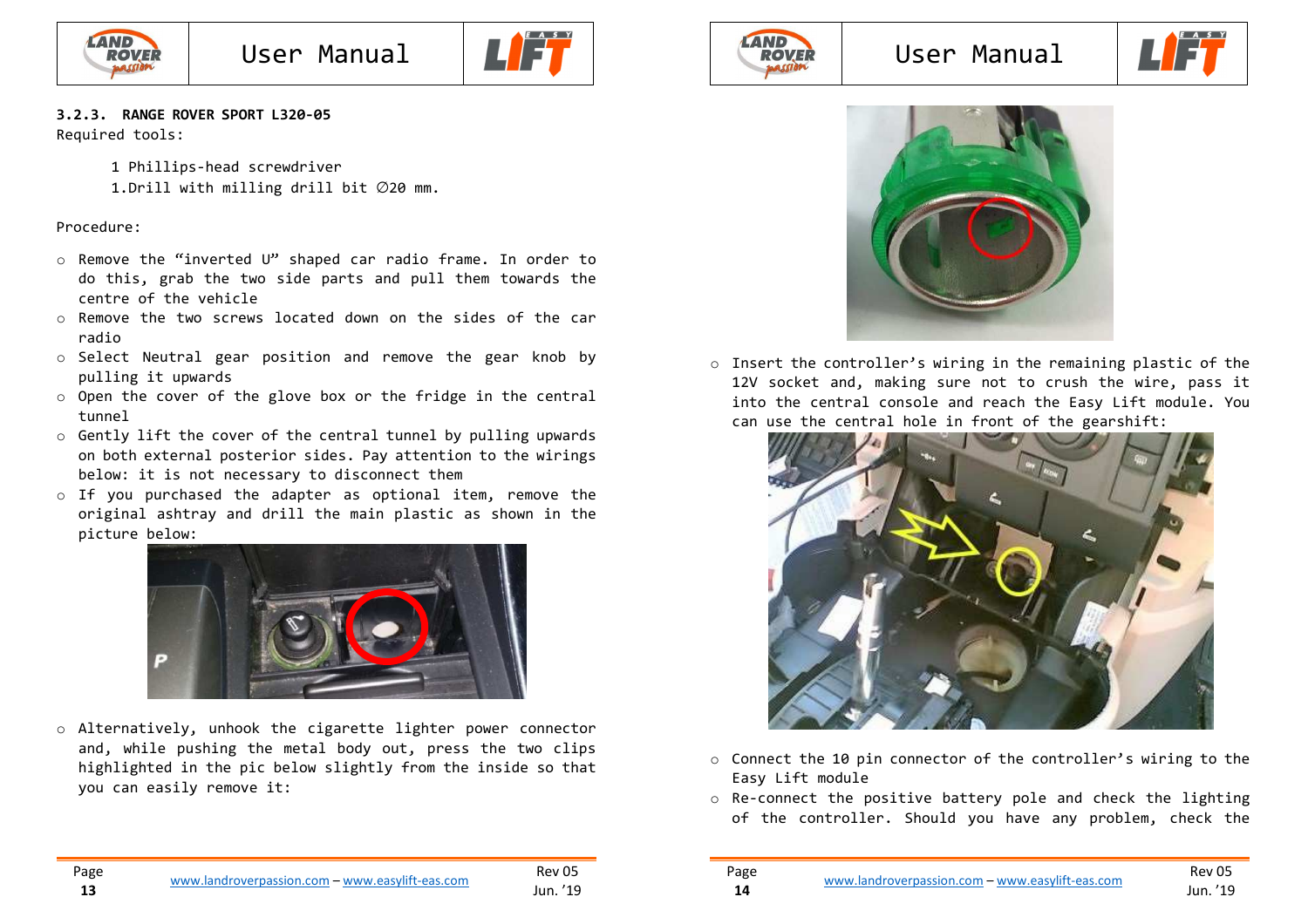



correct placement of the module's connectors and of the bypass wiring harness and/or of the controller

- $\circ$  Re-install the cover of the central console and of the steering column by following backwards the procedure followed to remove them
- o Use the dual lock tape supplied in the package and secure the Easy Lift module in a handy place in the compartment of the steering column
- $\circ$  Calibrate the Easy Lift module as explained on following point 3.4



### **3.2.4. RANGE ROVER SPORT L320-10**

Required tools:

- 1 Phillips-head screwdriver
- 1 Plastic lever
- 1.Drill with milling drill bit ∅20 mm

#### Procedure:

Page **16**

- o Use the plastic lever and remove the frame of the CD slot
- o Remove the two screws located down, laterally, inside the slot just opened
- o Select Neutral gear position and remove the gear knob by pulling it upwards
- $\circ$  Open the cover of the glove box or the fridge in the central tunnel
- o Gently lift the cover of the central tunnel by pulling upwards on both external posterior sides. Pay attention to the wirings below: it is not necessary to disconnect them
- o If you purchased the adapter as optional item, remove the original ashtray and drill the main plastic as shown in the picture below :



o Alternatively, unhook the cigarette lighter power connector and, while pushing the metal body out, press the two clips highlighted in the pic below slightly from the inside so that you can easily remove it: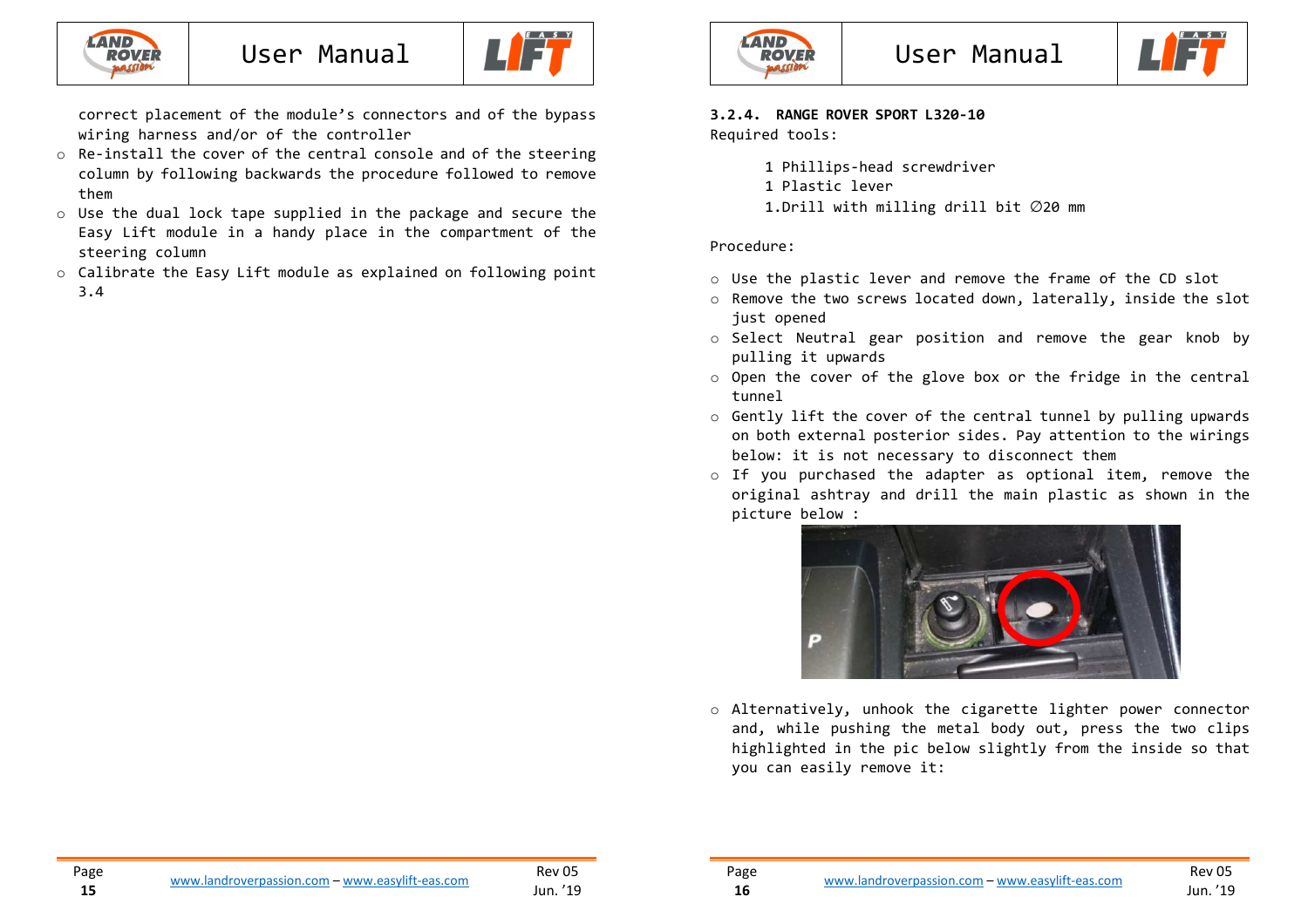### LAND<br>ROVEI **hasse**

### User Manual





 $\circ$  Insert the controller's wiring in the remaining plastic of the 12V socket and, making sure not to crush the wire, pass it into the central console and reach the Easy Lift module. You can use the central hole in front of the gearshift:



- o Insert the controller in the plastic of the 12V socket. Make sure the led indicators face in the driving direction
- $\circ$  Connect the 10 pin connector of the controller's wiring to the Easy Lift module



### User Manual



- o Re-connect the positive battery pole and check the lighting of the controller. Should you have any problem, check the correct placement of the module's connectors and of the bypass wiring harness and/or of the controller
- o Re-install the cover of the central console and of the steering column by following backwards the procedure followed to remove them
- o Use the dual lock tape supplied in the package and secure the Easy Lift module in a handy place in the compartment of the steering column
- $\circ$  Calibrate the Easy Lift module as explained on following point 3.4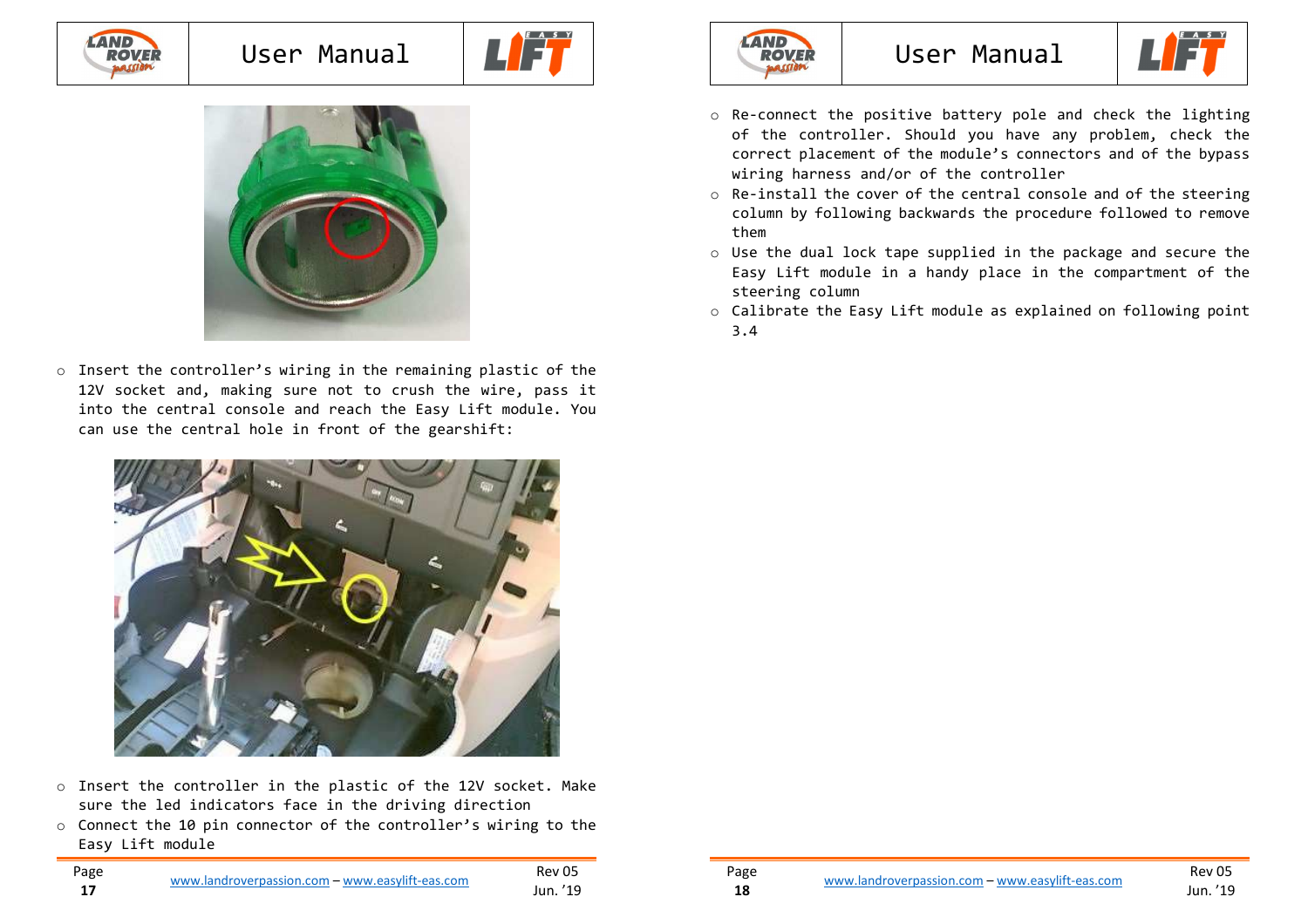

**19**



### **3.3. Correct positioning of the Easy Lift Module**

In order to allow the self-levelling function to work correctly, the module must be mandatorily placed <u>on the</u> back side of the plastic shown in the pic below, with the connectors facing downwards, well hold by the fixing band dual tape supplied:







### **3.4. CALIBRATION PROCEDURES**



Page **20**

WARNING: height variations must not be set if the calibration procedure has not been carried out before.

### **3.4.1. HEIGHTS CALIBRATION**

 The calibration of the module is necessary to adapt and customize Easy Lift to the vehicle on which it's been installed. It is mandatory to do it in case of:

- o new installation
- o installation on a different vehicle (movement/sale)
- o replacement of one or more height sensor
- o replacement of one or more air spring
- o calibration of the original vehicle travel height made by a workshop

If the procedure is activated by mistake/accidentally, it is possible to stop it by double-clicking the knob. In case that any value has been already memorized, it is mandatory to complete the process or to left it and repeat it from the beginning.

- o Place the vehicle on a flat, levelled surface with Land Rover Standard height set
- o Leave the engine on and wait a few seconds in order to allow the vehicle to self-level
- o Press and keep pressed the controller's knob for at least 4 seconds, until the knob starts flashing alternating red and green and the leds turn on blinking, too
- o Rotate the knob counterclockwise: the 4 leds stop blinking
- o Press the knob one time: 2 red leds turn on while the knob keeps on blinking
- o By using the Land Rover suspension switch, select the Off Road height. As soon as it is reached, press the knob one time. 2 yellow led turn on while the knob keeps on blinking
- o By using the Land Rover suspension switch, select the Access height. As soon as it is reached, press the knob one time. All led turn off and the knob becomes green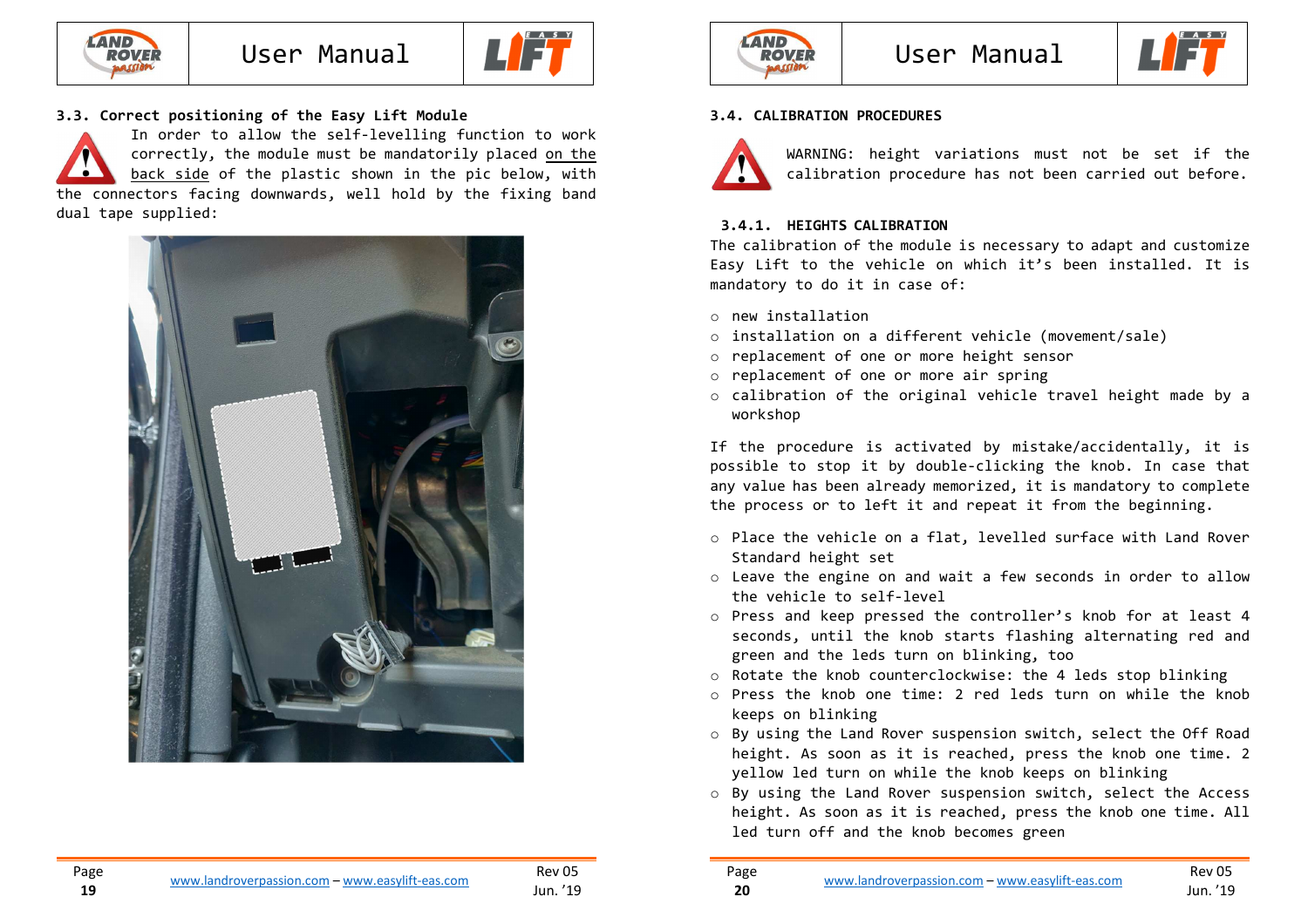

User Manual



- o By using the Land Rover suspension switch, select the Standard height
- $\circ$  Turn off and then turn on again the engine

#### The calibration process is now completed and the module is ready to use.

Once the heights calibration procedure is completed the module is automatically set to correctly work with the specifics of the vehicle on which it's been installed. Should one move it to another vehicle, only a new calibration process will be needed to adapt the module to the new car.



Page **21**

The heights variations requested to set the calibration will consume the content of the air reservoir. Should you request a rapid height variation without allowing the vehicle the necessary time to refill the air

 reservoir, the following requested variations may take a little more time to completely set up.

### **3.4.2. SELF-LEVELLING CALIBRATION (VERSION FULL ONLY)**

The levelling sensor calibration is required to memorize the longitudinal and transversal position of the vehicle: this is the reference value that Easy Lift will restore when the levelling function is activated. The calibration has to be set mandatorily in case of:

- o First installation
- o Installation on a different vehicle (moving/sale)
- o change of position, even if minimal, of the principal Easy Lift unit compared to the position where it was placed when the previous calibration had been set

If activated by mistake/accidentally, it's possible to stop the procedure by double-clicking.

o Position the vehicle on a flat, levelled surface, with Land Rover Standard height set



### User Manual



- o Leave the engine on and wait a few seconds in order to allow the car to self-level
- $\circ$  Press and keep pressed the controller's knob for 4 seconds, until the knob starts flashing alternating red and green and the leds turn on blinking, too
- o Rotate the knob clockwise: the 4 leds start an alternating flashing
- o Press the knob once: during the memorizing phase of the position, 2 leds will remain steadily turned on and the knob will flash in red

 Once the procedure is completed, the module will return automatically in "Neutral" setting.

The better calibration is done, the better will be the levelling of the vehicle. It is fundamental then to verify that none of the wheels is higher or lower compared to the others, for example owing to holes in the surface or evident asperities/imperfections of the ground. If these conditions are respected, if wanted it is possible to calibrate the vehicle even if it's not placed on an horizontal surface. By doing so it will so be possible to choose a different inclination, for example for a more comfortable sleeping position following your own preferences, for example with the head side slightly higher.



Page **22**

In case of purchase of the Plus or Lite version of the module, it is possible to buy the upgrade to a higher version in a following moment. Please contact us via email at info@landroverpassion.com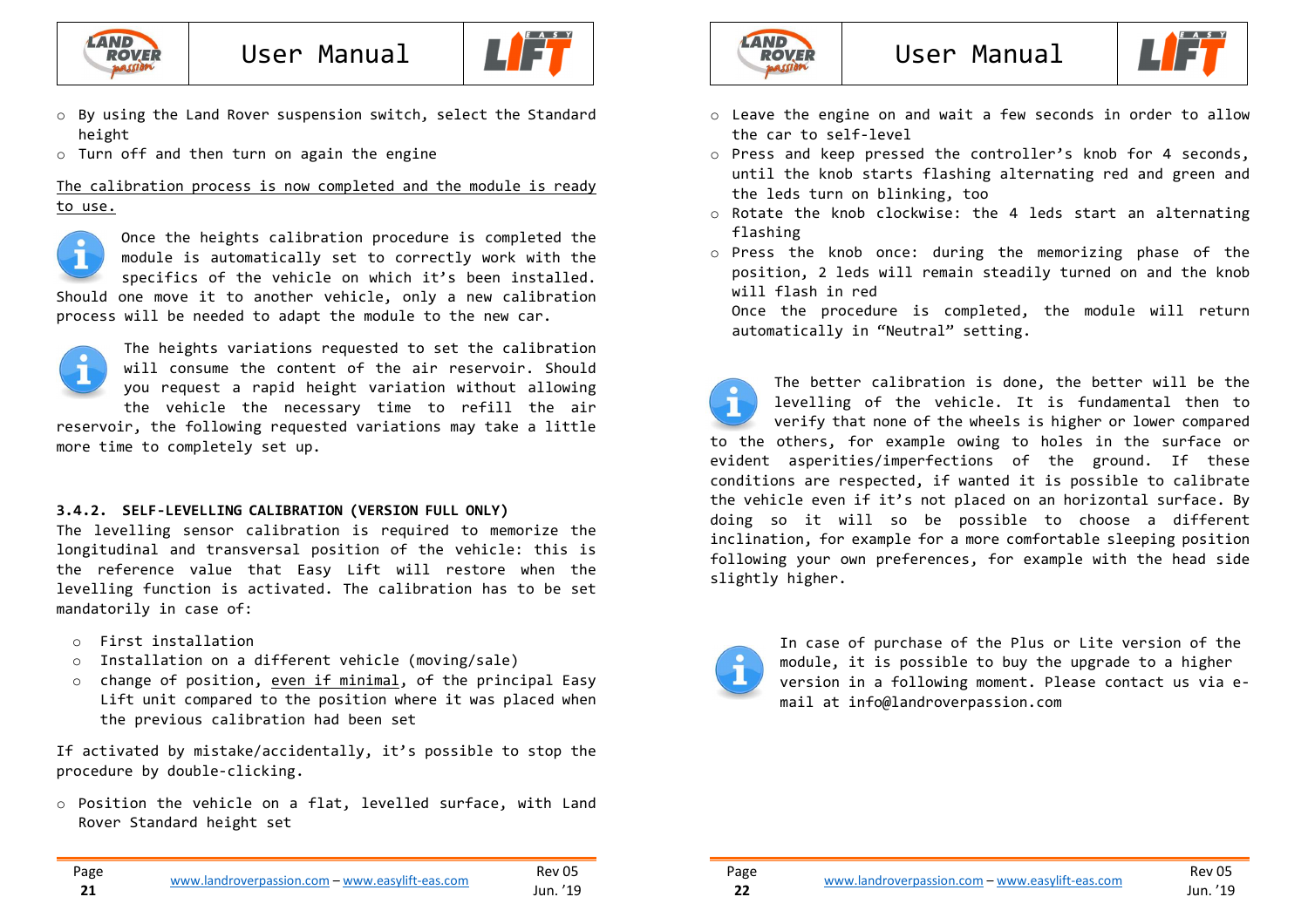

User Manual



### **4. Operating instructions**

### **4.1. Description and general logics of the controller**

The controller is made up of one knob and 4 led indicators:



The multifunction Easy Lift's knob allows to select and activate the desired programs in a simple and intuitive way. The device has also a switch and a signalling led.

The green colour indicates the use of the "Standard" programs or, in case the other 4 leds are off, the "Neutral" status of the module. When the "Neutral" status is set, it does not affect the level of the vehicle in any way.



 *"Neutral" status*

The red colour indicates the use of the "Special" programs instead.

When pressed, two fast flashes indicate that the command was received and the selected program will be activated.

From any status or program, by quickly pressing the knob twice, the Easy Lift module returns to "Neutral" setting (Quick Neutral function) or to the default program that has been set (see chapter 4.3.2).

As described in detail below, the several lighting combinations of the 4 triangular led indicate the selected program.



### User Manual



### **4.2. Easy Lift versions**

Easy Lift is available in three versions: Full, Plus and Lite, which differ according to the number of available features:

| Program | Description/heights range <sup>(*)</sup> | Full | Plus | Lite |
|---------|------------------------------------------|------|------|------|
|         | $From -35mm to +75mm$                    |      | Yes  | No   |
| Heights | From $-2\theta$ mm to $+55$ mm           | ۰    |      | Yes  |
|         | xWheel Alignment/Service                 |      | Yes  | Yes  |
|         | Self levelling                           | Yes  | No   | No   |
| Special | Extra Low                                | Yes  | No   | No   |
|         | Recovery                                 | Yes  | No   | No   |

(\*)The reachable heights are indicative and could be different from vehicle to vehicle

### **4.3. Module configuration**

Easy Lift can be customized in every moment both in heights and in setting the default program to automatically restore through double-clicking on the controller's knob.

### **4.3.1. HEIGHTS CUSTOMIZATION**

Factory setting corresponds to:

- **Lite**: -20mm; +35mm; +55mm;
- **Plus** & **Full**: -30mm; -20mm; -10mm; +35mm; +55mm; +70mm

Users, through the phone App, can associate different heights to each program, with the following restrictions:

- Maximum of 3 preset for lowerings
- •Maximum of 3 preset for raisings
- No less than 5mm of variation between a program and the next ones

Easy Lift module can be used in addition to the Land Rover heights, in order to increase the range of combinations and variations reachable. Thanks to the combination of the Land Rover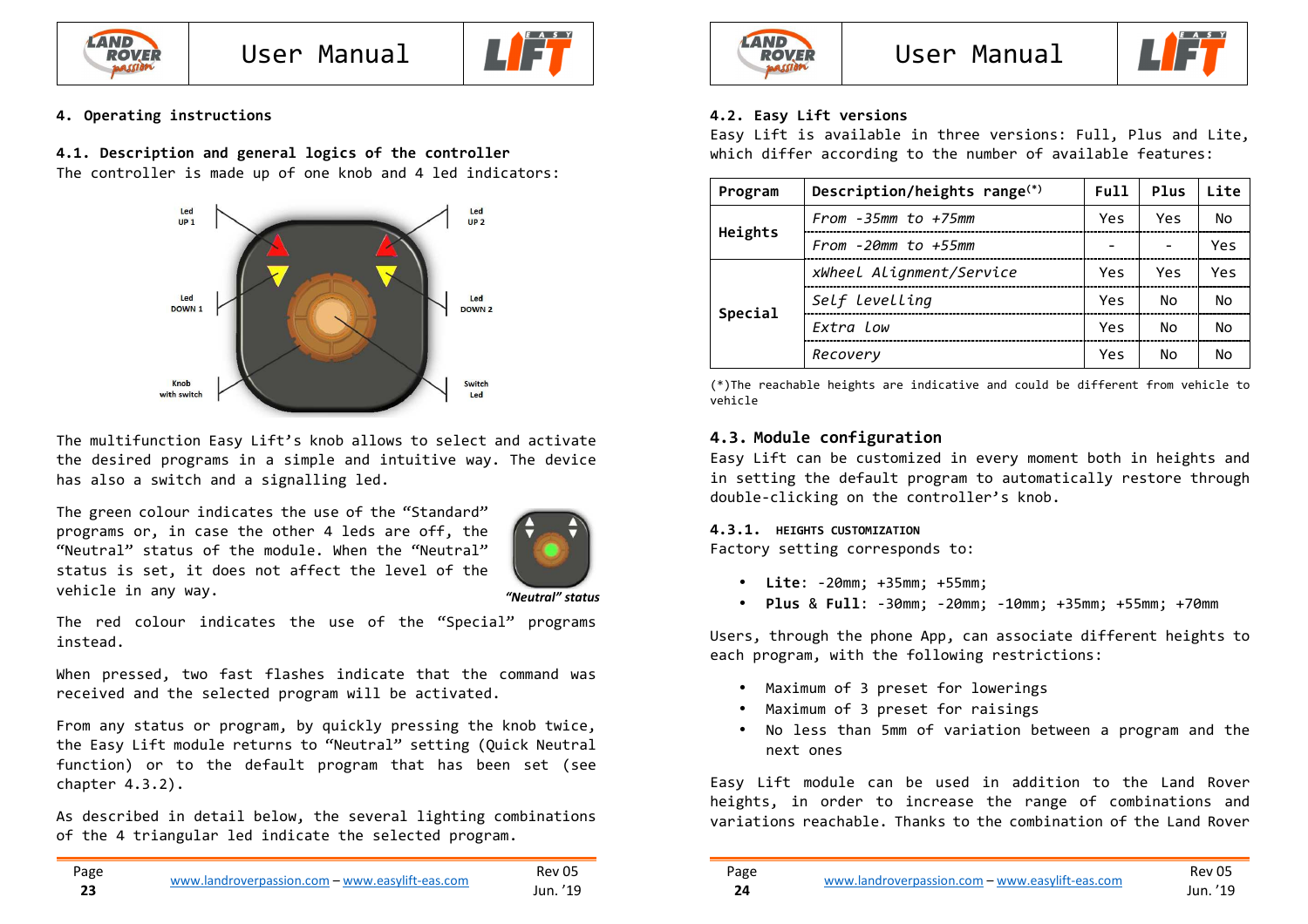

Page **25**



Off Road height and Easy Lift +70mm setting, for example, a total variation of about +125mm is obtainable.

**ATTENTION: the EAS system of the vehicle can't manage with height variations of less than a 10mm**. This is a vehicle limitation that the Easy Lift module cannot bypass. As previously described, it is possible to program heights with shorter intervals but during utilization, in case you need a change in the vehicle's height for a shorter interval compared to the EAS limit (for ex. from +10mm to +15mm), you must first activate a program with a higher height variation (for ex. from +10 to "Neutral" and then to +15mm).

### **4.3.2. <sup>D</sup>EFAULT PROGRAM CUSTOMIZATION**

The default program reached by double-clicking the controller's knob is "Neutral". This default program can be customized following your own needs and preferences. Vehicles which feature big tires, for example, may need a greater default height compared to the Neutral one. Customers who own a more sporty vehicle may prefer a constant lowered setting, instead. Customization can be done through both the phone App (*Settings* page) and through the Controller, following the procedure described below:

- Activate the program to set as the default
- Rapidly click for 3 times on the Controller's knob

Once the setting is confirmed, the knob will flash shortly in Red colour.

The same procedure can be followed to reset the "Neutral" as the default position and height.



### User Manual



### **4.4. STANDARD PROGRAMS – Heights variation**

Easy Lift features to a maximum of 6 height variations presets, plus a Neutral preset. Starting from the Neutral position, rotate the knob CLOCKWISE and in sequence select the following variations:

| Rotation | Height                                              | Led status |
|----------|-----------------------------------------------------|------------|
|          | Preset raising 1                                    |            |
|          | Preset raising 2                                    |            |
|          | Preset raising 3<br>(Full and Plus version<br>only) |            |

Rotate the knob COUNTERCLOCKWISE select the following variation in sequence:

| Rotation | Heigh                                         | Led status |
|----------|-----------------------------------------------|------------|
|          | Preset Lowering 1                             |            |
|          | Preset Lowering 2                             |            |
|          | Preset Lowering 3<br>(versions Full and Plus) |            |

Page **26**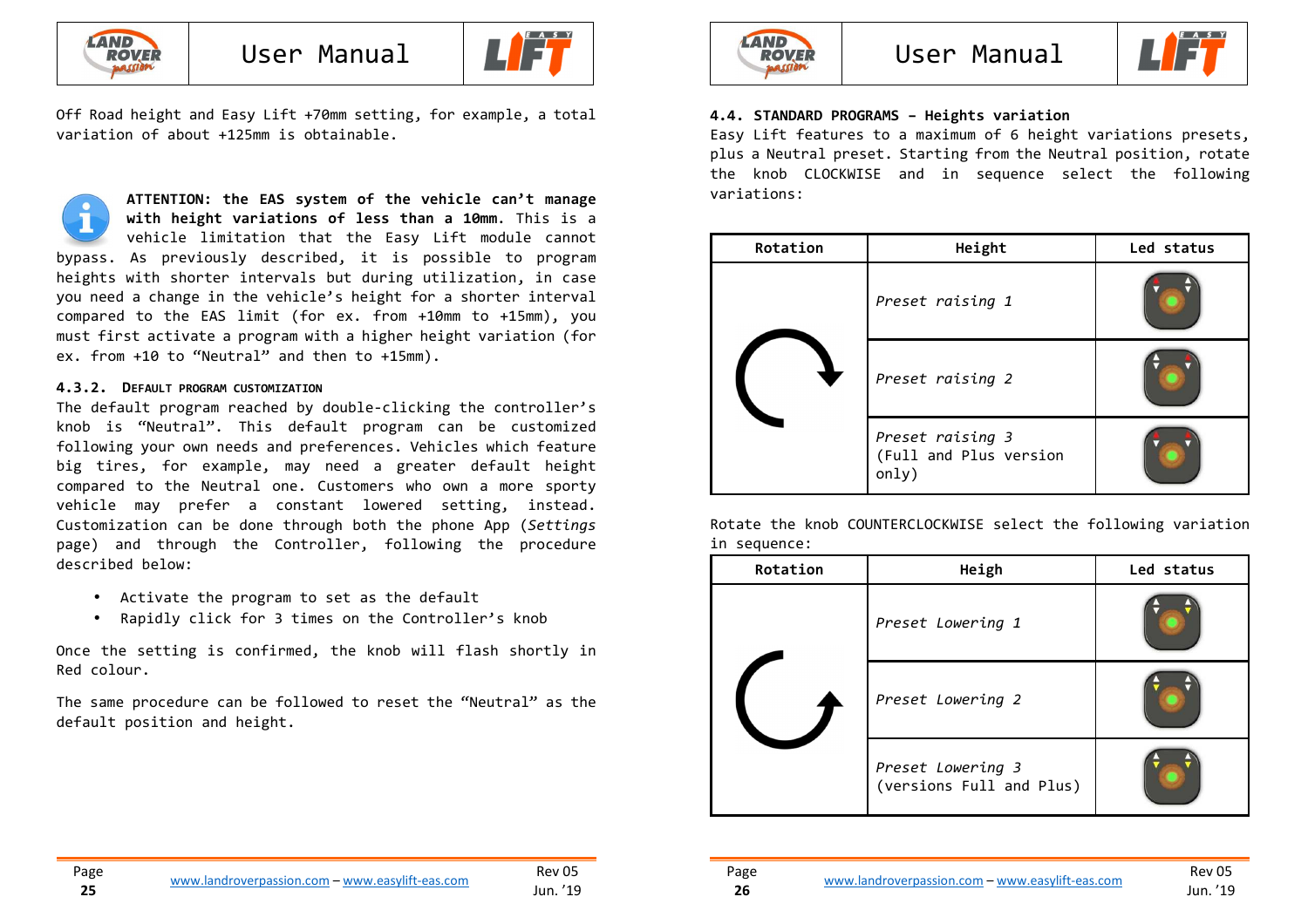



It is always possible to activate a variation without necessarily pass from the previous or from the neutral position.

After selecting the wished program, this must be activated within 4 secs by pressing the knob once, otherwise the module returns to the previous status. As a confirmation the command has been received, the knob will quickly flash twice.

Owing to the Land Rover programmation logics, the more the required variation is wide, the more quick will be the feedback of the vehicle. Small variations, for example the change from -20mm to -30mm, can require more seconds to be completed.



### User Manual



### **4.5. SPECIAL PROGRAMS (version Full)**

To log into the selection of the special programs, press the knob twice (double click) starting from the Easy Lift Neutral position. The led of the knob becomes red. The default proposed program is "Wheel Alignment", activated by rotating the knob once in 4 secs.

 By rotating the knob CLOCKWISE, the "Recovery" program will be selected, instead:

| Rotation | Program                 | Led status |
|----------|-------------------------|------------|
|          | Wheel alignment/Service |            |
|          | Recovery                | (blinking) |

By rotating the knob COUNTERCLOCKWISE, instead, in sequence the "Extra Low" program, first, and the "Self Levelling" program, then, will be selected:

| Extra Low<br>Self-Levelling<br>(Alternating<br>blinking) | Rotazione | Programma | Stato Led |
|----------------------------------------------------------|-----------|-----------|-----------|
|                                                          |           |           |           |
|                                                          |           |           |           |
|                                                          |           |           |           |

Page **28**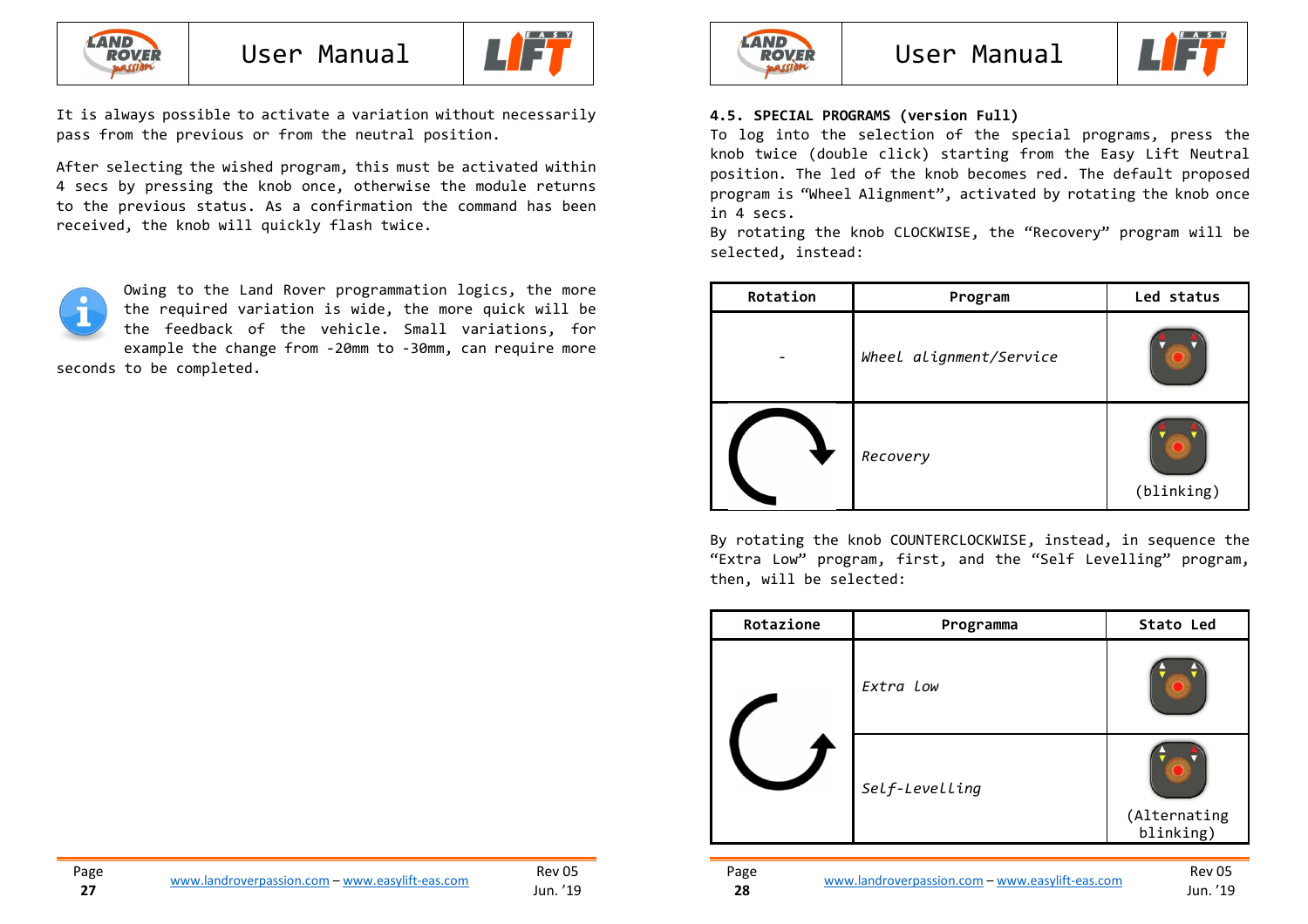



Once the wished program has been selected, it will have to be activated within 4 secs by clicking the knob once, otherwise the module comes back to the previous status. In order to confirm the command has been received, the knob will quickly flash twice.

### **4.5.1. WHEEL ALIGNMENT PROGRAM**

The program allows to carry out the wheel alignment without going necessary before and after to the dealership to set suspension in tight mode; this will grant not only money savings but also time savings.

 It must be activated whilst the engine is on and the vehicle located on wheel alignment lift. Once this program is activated, the engine can be switched off.

If you want to make a specific alignment for a height different than the Standard one, you can activate the program without switching from the Neutral position, simply by holding down the knob for 4" directly from the active Easy Lift preset.



The program must not to be activated whilst the vehicle is running. At the end of the operations please remember to deactivate it by pressing the knob twice.

### **4.5.2. RECOVERY PROGRAM**

Depending on the type of electrical failure occurred to the pneumatic suspension system, the program allows to rise the car to a height slightly lower than the standard running height; this allows to drive up to the closest assistance garage.



The program has to be used only in case of emergency and for short periods. In case of missing air in the circuit, the program must not be used.

### **4.5.3. EXTRA LOW PROGRAM**

The program allows to lower the vehicle from the Standard Height to the minimun reachable limit, just before the DTC system shows



### User Manual



and saves corner sensor failures. It is mandatory to use it only to ease the access of people with reduced mobility and/or ease the loading/unloading of the car.



The Extra Low program is not for driving use, but it can be used at low speed for access to low garages,parking and similar situations.

### **4.5.4. SELF LEVELLING PROGRAM**

This program allows you to automatically level the vehicle in order to reach maximum comfort to sleep into the car or into a roof-placed tent.

 Easy Lift can compensate angles until 4/4,5° on a single axe or of equivalent value on the sum of both the axes, with a tolerance of 0,5° per axe.

To obtain the maximum efficiency, the system must be activated every time starting from standard Land Rover height.



The program is not meant to be used during driving. It has to be activated whilst the vehicle is stopped and must be mandatorily deactivated before restart driving.

- o Position the vehicle to Land Rover Standard height
- o Leave the engine on and wait for a few seconds in order to enable the vehicle to self level
- o If in a different position, switch Easy Lift in "Neutral" position (green knob and turned off leds) and wait that complete the height variation
- o Log in to the Special Programs selection by double-clicking the knob; it becomes red
- o Rotate the knob COUNTERCLOCKWISE until it reaches the Automatic Self-Levelling program (the 4 leds will start flashing in alternate way)
- o Within 4 secs. press the knob once

Once the program is activated, the system will take the vehicle position, it will compare it to the one memorized during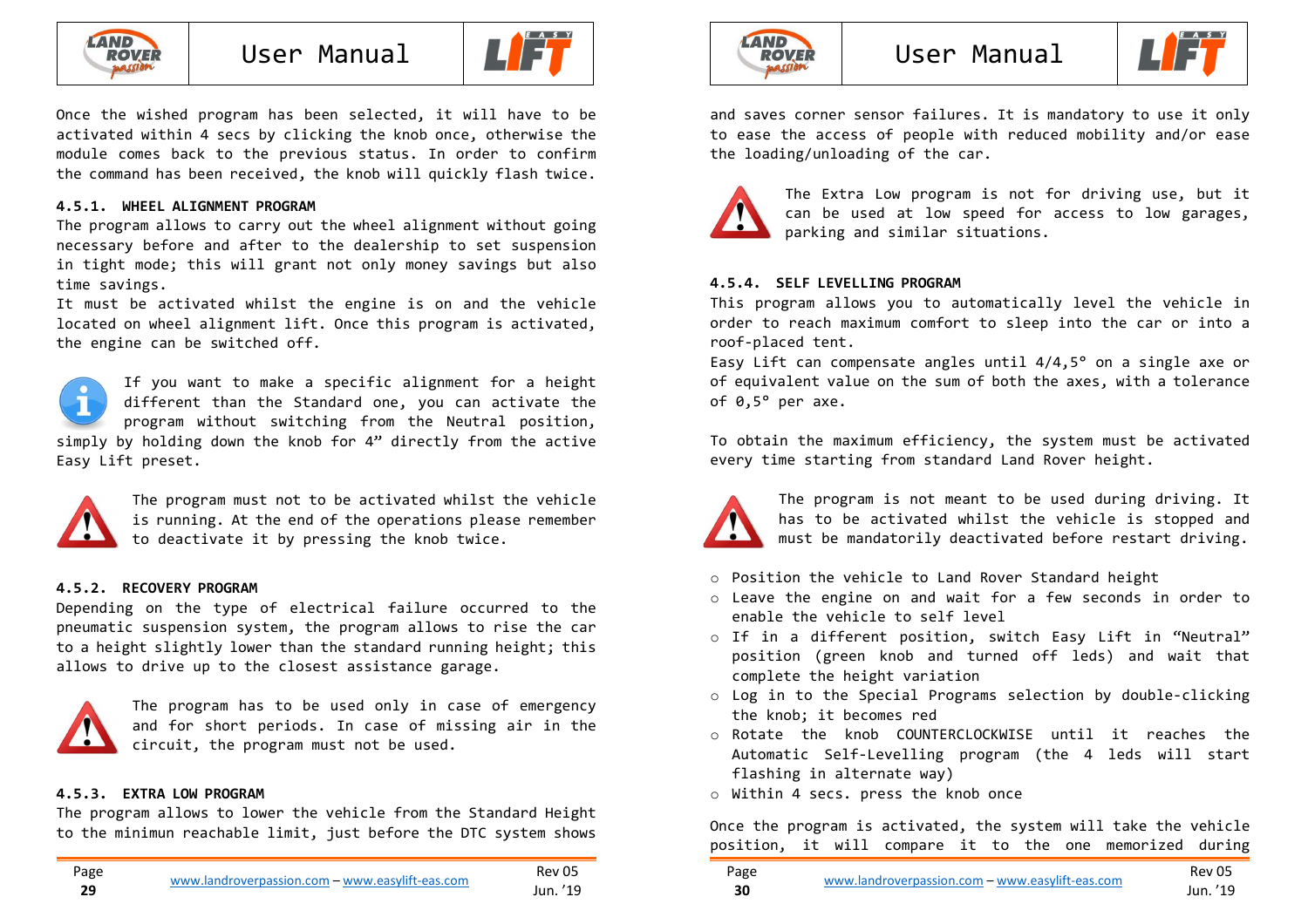



Calibration (par. 3.4.2) and will make the necessary corrections to re-set the memorized level.

 $\circ$  Once levelling is completed, the vehicle can be turned off.



 programmation logics, the more the required variation is wide, the more quick will be the feedback of the vehicle. Small variations can require more seconds to be completed. As a consequence, depending on the level difference to compensate, the levelling operation can take a few minutes, too. Take your time to obtain your best comfort.

As previously described, owing to the Land Rover



for a less offset parking and repeat the procedure.





### **4.6. Control and visualization through the App**



Please download the latest version of the App in the respective Play and App Store. Once the App is running, go to the "Settings" page to be able to:

- Research and connect the module directly from App
- Customize the heights variations programs
- Customize the default program (New Default)

Once Easy Lift is connected, enter the serial number of the product, without asterisks, taking care to respect the upper/lower case letters.



Page **32**

During the use of Easy Lift's App the car's speakerphone will always be available to use.

To access the selection of activatable programs, press on the green bar indicating the current status of Easy Lift. When opening the widget with the buttons, press the desired program, then confirm to activate it or cancel to return to the previous status.

### **4.7. Neutral button**

In case you have chosen not to install the controller and for unforeseen reasons it is no longer possible to manage Easy Lift via the Smartphone (phone drain, phone damage, etc.), Easy Lift can be returned to "Neutral" position simply by pressing the white button installed on the control unit, between the two main connectors.